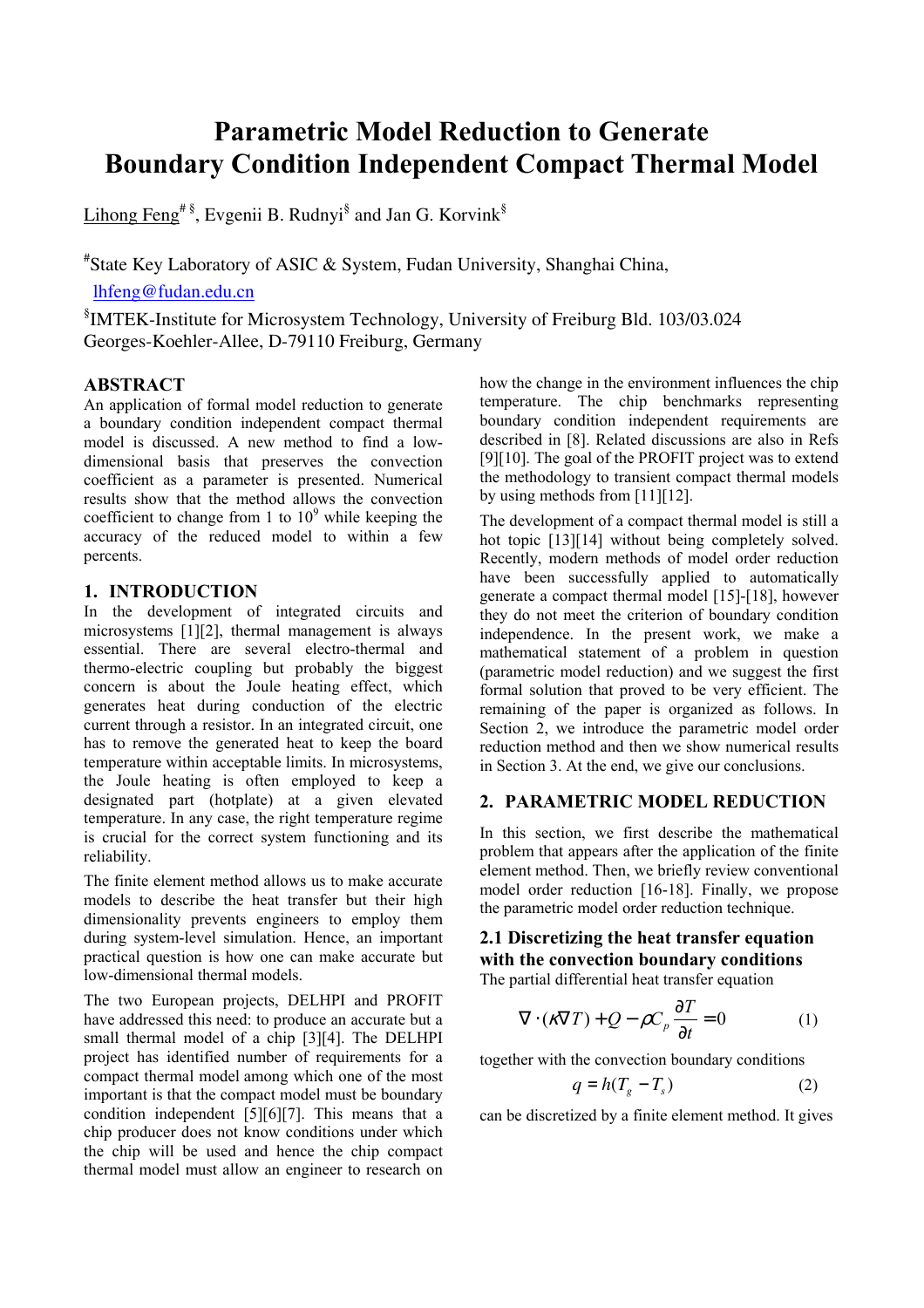$$
C\frac{dx(t)}{dt} + (G + \sum_{i} k_{i}D_{i})x(t) = B
$$
  
y(t) = Ex(t) (3)

where  $C, G, D_i \in R^{n \times n}$  respectively,  $D_i$  is diagonal.

 $x \in R^n$  is the unknown vector.  $E \in R^{m \times n}$  represents the relationship between x and the output response y.  $k$ is a film coefficient describing the heat flow between the device and neighboring fluid phase. Its value can change significantly with the changing of the device environment. In [8], its numerical values change from 1 to 10<sup>9</sup> . Convection boundary conditions at different surfaces can have different  $k_i$ . In the present paper we limit ourselves to the case, when  $k_i$  is uniform, that is, to the following equation

$$
C\frac{dx(t)}{dt} + (G + kD)x(t) = B
$$
  
y(t) = Ex(t) (4)

The number of nodes during the discretization can routinely reach 100 000, especially in the case of three-dimensional models. This means that the order  $n$ of the system matrix  $C$ ,  $G$ ,  $D$  is very large which makes the use of the system (4) infeasible during system-level simulation.

Model order reduction techniques have been proved to be promising for fast simulation of large-scale ordinary differential equations in circuit systems and micro-electronic-mechanical systems (MEMS) [16]- [18]. Yet, a conventional model order reduction method can only deal with system  $(4)$  when k is fixed. In the next subsection, we will introduce the conventional way of model order reduction on system (4) and show its limitation. We propose our parameter independent method in section 2.3.

#### 2.2 Conventional model order reduction

The basic idea of conventional model order reduction method [16]-[18] is to find a Padé approximation of the transfer function of the original system. The Arnoldi process allows us to achieve it by numerically efficient and stable means. The reduced order time domain system can be derived through the projection matrix.

The Laplace transformation converts Eq (4) to the frequency domain

$$
sCX(s) + (G + kD)X(s) = BU(s)
$$
  
\n
$$
Y(s) = EX(s)
$$
\n(5)

From Eq (5), we can write the transfer function as follows

$$
H(s) = Y(s) / U(s) = E(sC + kD + G)^{-1}B
$$

In order to apply the conventional model reduction, we must fix the convection coefficient so that  $k=k_0$  is a constant number. Now  $H(s)$  can be expanded into series around an expansion point  $s_0$  such that  $s = s_0 + \sigma$ , as follows

$$
H(s) = E((s_0 + \sigma)C + k_0 D + G)^{-1}B
$$

$$
= E \sum_{i=0}^{\infty} \widetilde{M}_i \sigma^i
$$

where

$$
E\widetilde{M}_i = E[-(s_0C + k_0D + G)^{-1}C]^i(s_0C + k_0D + G)^{-1}B
$$

is the so called moments of  $H(s)$ . The orthogonal projection matrix  $\widetilde{V} \in R^{n \times q}$  is constructed in the following way,

spancolumn
$$
\{\widetilde{V}\}
$$
 = span $\{\widetilde{M}_0, \widetilde{M}_1, \widetilde{M}_2, \cdots, \widetilde{M}_q\}$  (6)

Numerically  $\widetilde{V}$  is obtained by the Arnoldi process. Then the reduced system in time domain can be obtained by projecting the original unknown vector  $x$ into the subspace spanned by  $\tilde{V}$ , i.e. with approximation  $x \approx \widetilde{V}z$ :

$$
\widetilde{V}^T C \widetilde{V} \frac{dz(t)}{dt} + \widetilde{V}^T (G + k_0 D) \widetilde{V} z(t) = \widetilde{V}^T B
$$
  

$$
\widetilde{y}(t) = E \widetilde{V} z(t)
$$
 (7)

Usually  $q \ll n$ , the order of the matrices in (7) is of much smaller size than that in the original system  $(4)$ , which makes the simulation of  $(7)$  much faster. q is the number of moments included in the projection matrix in  $(6)$ , which safeguards in theory that q moments can be matched by the transfer function of the reduced system. The more moments are matched the more accurate by the approximation  $x \approx \tilde{V}z$ . If the approximation can reach a satisfactory accuracy, then the reduced model will be a good substitution of (4) when  $k$  is a constant. Unfortunately, the reduced model (7) can be used for given k only. If we change it, the model reduction process should be repeated again.

#### 2.3 Derivation of parametric reduced model

Mathematically speaking, the model reduction scheme should be modified to allow us to keep  $k$  as a parameter in the reduced model. In other words, boundary condition independent features require parametric model reduction.

In general, parametric model reduction may not be possible. However, in our case, the parameter enters Eq (4) in such a simple form that the projection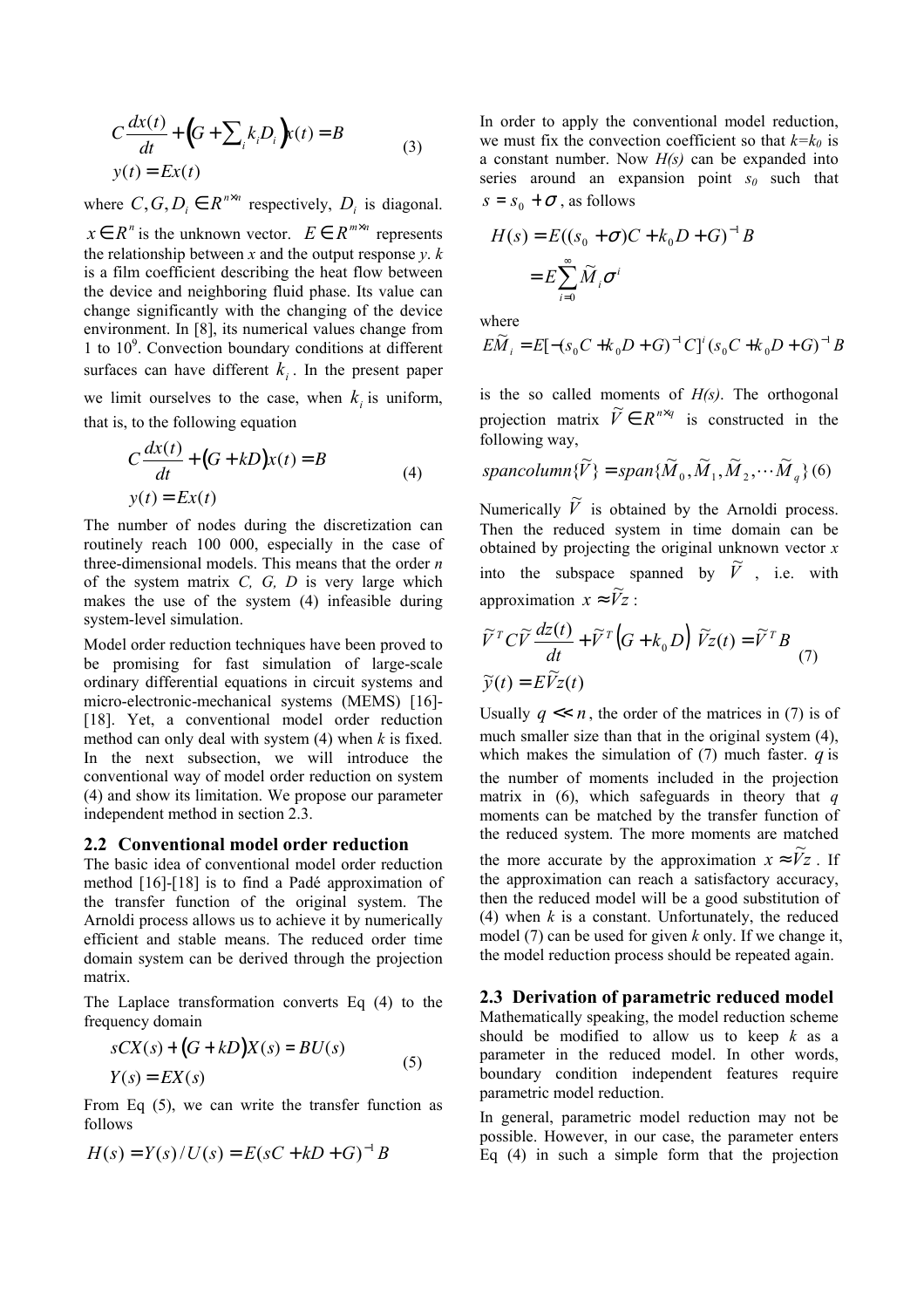mechanism described in the previous subsection can preserve it.

Let us show this. The reduced model can then be derived with the approximation  $x \approx V\hat{x}$  in original system (4)

$$
CV \frac{d\hat{x}(t)}{dt} + G\hat{x}(t) + kDV\hat{x}(t) = B
$$
  

$$
\hat{y}(t) = EV\hat{x}(t)
$$
 (8)

and multiply  $V<sup>T</sup>$  on both sides

$$
\hat{C}\frac{d\hat{x}(t)}{dt} + \hat{G}\hat{x}(t) + k\hat{D}V\hat{x}(t) = \hat{B}
$$
  

$$
\hat{y}(t) = \hat{E}\hat{x}(t)
$$
 (9)

where

$$
\hat{C} = V^T C V, \hat{G} = V^T G V, \hat{D} = V^T D V, \hat{E} = V^T E V
$$

Note that Eq  $(9)$  can work for any k and the problem is how to find such a  $V$  that gives small error for any  $k$ . In the present work, we define the relative error between the original and reduced systems as follows

$$
error = \left[\sum_{i=1}^{n} (y_i - \hat{y}_i)^2\right]^{1/2} / \left[\sum_{i=1}^{n} y_i^2\right] \tag{10}
$$

where  $y = (y_1, y_2, \dots, y_n)^T$  is the solution of system (4) by direct numerical simulation. T  $\hat{y} = (\hat{y}_1, \hat{y}_2, \dots, \hat{y}_n)^T$  is the approximate solution by the reduced model. If we use  $\widetilde{V}$  from conventional model reduction for some  $k_0$ , then this does not work well. In principle, one can generate several reduced models for different  $k_0$  but one needs too many of them.

After several tries, we have discovered that the subspace generated by

spancolumn{
$$
V_{\mu}
$$
} =  
\nspan{ $G^{-1}B$ ,  $(G^{-1}(C + \mu D)G^{-1}B$ ,  
\n $(G^{-1}(C + \mu D))^2 G^{-1}B$ ,...,  
\n $(G^{-1}(C + \mu D))^j G^{-1}B$ } (11)

produces the required basis.

The problem is that  $C$  and  $D$  have different physical units and this should be corrected by the introduction of a factor  $\mu$  to D as shown above and the choice of the factor is to be researched.

We will demonstrate numerical results supporting our claim in the next section.

#### 3. NUMERICAL RESULTS

In this section, we present numerical results to further confirm the proposed boundary independent reduced model in section 2.3 with an example of a microthruster unit shown in Fig. 1. More detail about the device is given elsewhere [17]. Actually, it is quite similar to a chip model: it has a heat source and the generated heat dissipates through the device to the surrounding. Its discretization has produced a system of ordinary differential equation (4) with the dimension of the state vector of 4257.

The "error" presented in the figures is defined by Eq (10) as the average relative error between the original and reduced systems. The order of the original system in (4) is  $n=4257$ , i.e.  $y \in R^n$ , and that of the reduced system in (7) or (9) is  $q=20$ , i.e.  $z \in R^q$ ,  $\hat{y} \in R^q$ .

In Fig. 2, the temperature response at the middle of the heater is shown with different values of  $k$  in order to show that output of the system vary significantly when the parameter  $k$  changes. Note the logarithmic scale.

Fig. 3 presents errors for reduced models computed by the conventional method. They are very small provided the reduced model is generated for each  $k$ individually (see the solid line). If we use projection matrix in Eq (6) for particular  $k_0$  to generate the reduced model in (9), the error rapidly grows when we change  $k$  in the reduced model. In other words, the basis generated for a particular  $k_0$  can be used just for a small range of  $k$ .

In Fig. 4, the error for project basis computed by Eq (11) is plotted. The dashed line is the error as a function of k for a single reduced model with  $\mu$ =1. The error reaches 5 % that actually is considered reasonable by the DELPHI authors[6][7]. This can be further reduced to 1% if the original system in (4) is approximated by three reduced models with  $\mu = 1$ , 1000, 1000000.

### 4. CONCLUSION

The discretization of partial differential equations for some engineering problems results in large-scale ordinary differential systems, which will make the simulation too slow for system-level simulation.

We have found a projection subspace that allows us to generate a reduced model for wide range of k.

The research was done in an empiric fashion. It is expected that some theoretical explanation can be offered in future work.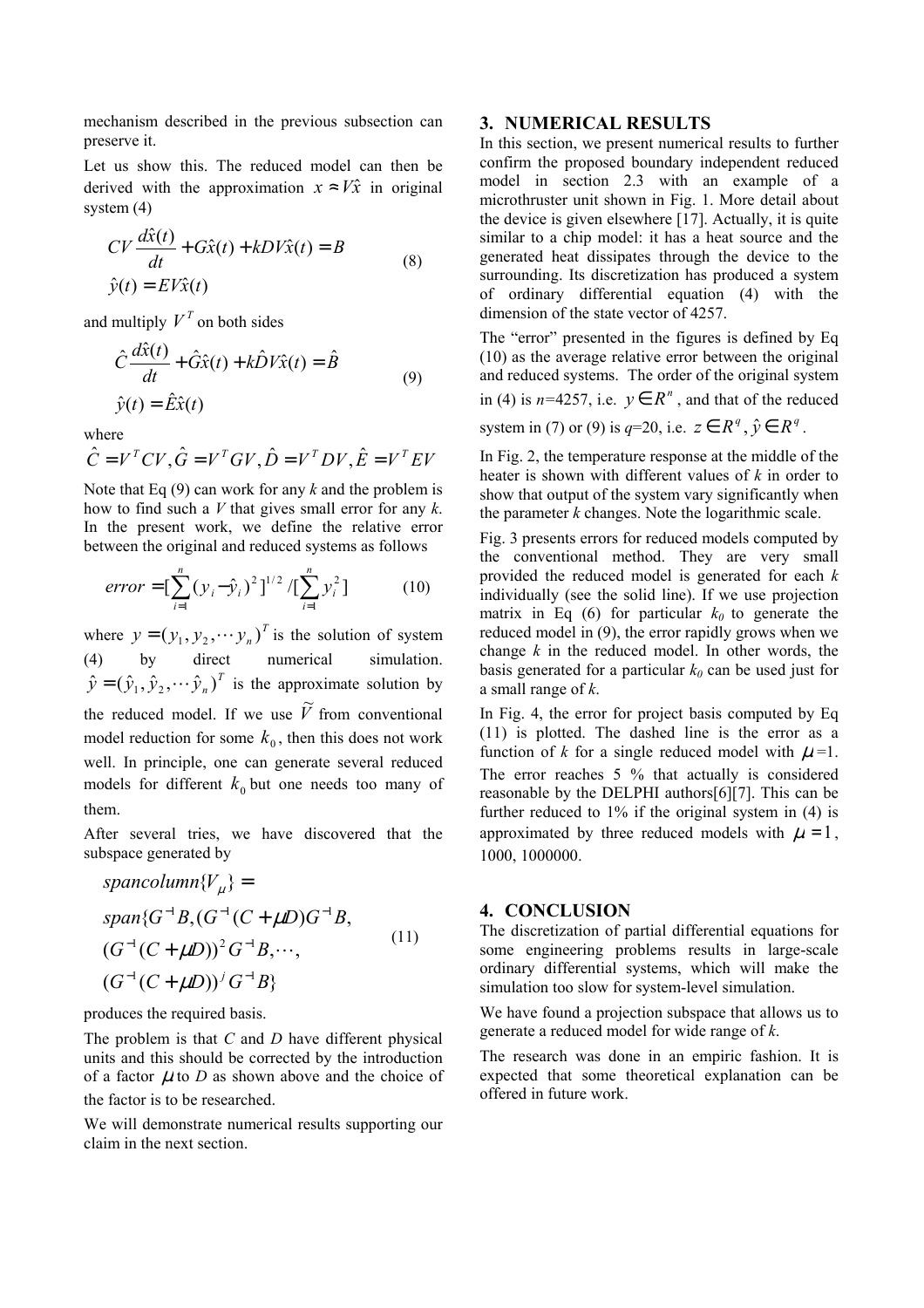

Fig. 1. A 2D-axisymmetrical model of the microthruster unit (not scaled). The axis of the symmetry on the left side. A heater is shown by a red spot.



Fig.2.a Output at node 1 with different values of  $k$ 



Fig.2.b Enlarged part of Fig.2.a



Fig. 3 Error of proposed reduced model



- 5. REFERENCES
- [1] C. A. Harper, "electronic packaging and interconnection handbook," 2nd. New York McGraw-Hill, 1997.
- [2] G. R. Blackwell, "The Electronic packaging handbook." Boca Raton, Fla.: CRC Press, 2000.
- [3] C. Lasance, "Recent progress in compact thermal models," presented at 19th IEEE SEMI-THERM Symposium, 2003.
- [4] http://www.extra.research.philips.com/euprojects/ profit/
- [5] H. I. Rosten, C. J. M. Lasance, and J. D. Parry, "The world of thermal characterization according to DELPHI - Part I: Background to DELPHI," IEEE Transactions on Components Packaging and Manufacturing Technology Part A, vol. 20, pp. 384-391, 1997.